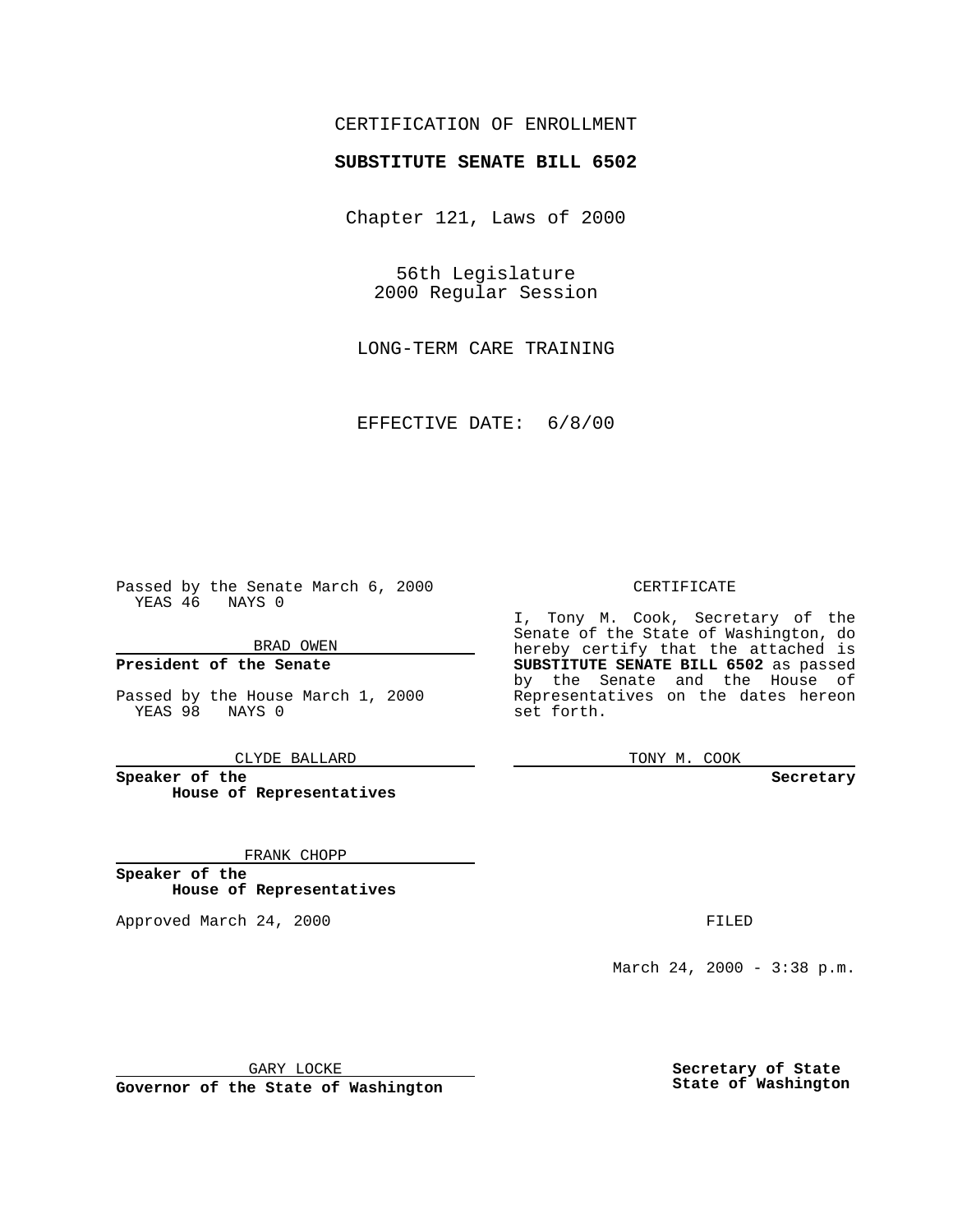## **SUBSTITUTE SENATE BILL 6502** \_\_\_\_\_\_\_\_\_\_\_\_\_\_\_\_\_\_\_\_\_\_\_\_\_\_\_\_\_\_\_\_\_\_\_\_\_\_\_\_\_\_\_\_\_\_\_

\_\_\_\_\_\_\_\_\_\_\_\_\_\_\_\_\_\_\_\_\_\_\_\_\_\_\_\_\_\_\_\_\_\_\_\_\_\_\_\_\_\_\_\_\_\_\_

### AS AMENDED BY THE HOUSE

Passed Legislature - 2000 Regular Session

#### **State of Washington 56th Legislature 2000 Regular Session**

**By** Senate Committee on Health & Long-Term Care (originally sponsored by Senators Winsley, Thibaudeau and Kohl-Welles; by request of Department of Social and Health Services)

Read first time 02/04/00.

 AN ACT Relating to long-term care training; amending RCW 18.20.010, 70.128.005, 70.128.120, 70.128.130, 74.39A.005, and 74.39A.050; adding a new section to chapter 18.20 RCW; adding new sections to chapter 70.128 RCW; and adding new sections to chapter 74.39A RCW.

5 BE IT ENACTED BY THE LEGISLATURE OF THE STATE OF WASHINGTON:

6 **Sec. 1.** RCW 18.20.010 and 1985 c 297 s 1 are each amended to read 7 as follows:

 The purpose of this chapter is to provide for the development, establishment, and enforcement of standards for the maintenance and operation of boarding homes, which, in the light of advancing knowledge, will promote safe and adequate care of the individuals therein. It is further the intent of the legislature that boarding homes be available to meet the needs of those for whom they care by recognizing the capabilities of individuals to direct their self- medication or to use supervised self-medication techniques when ordered and approved by a physician licensed under chapter 18.57 or 18.71 RCW 17 or a ((podiatrist)) podiatric physician and surgeon licensed under chapter 18.22 RCW.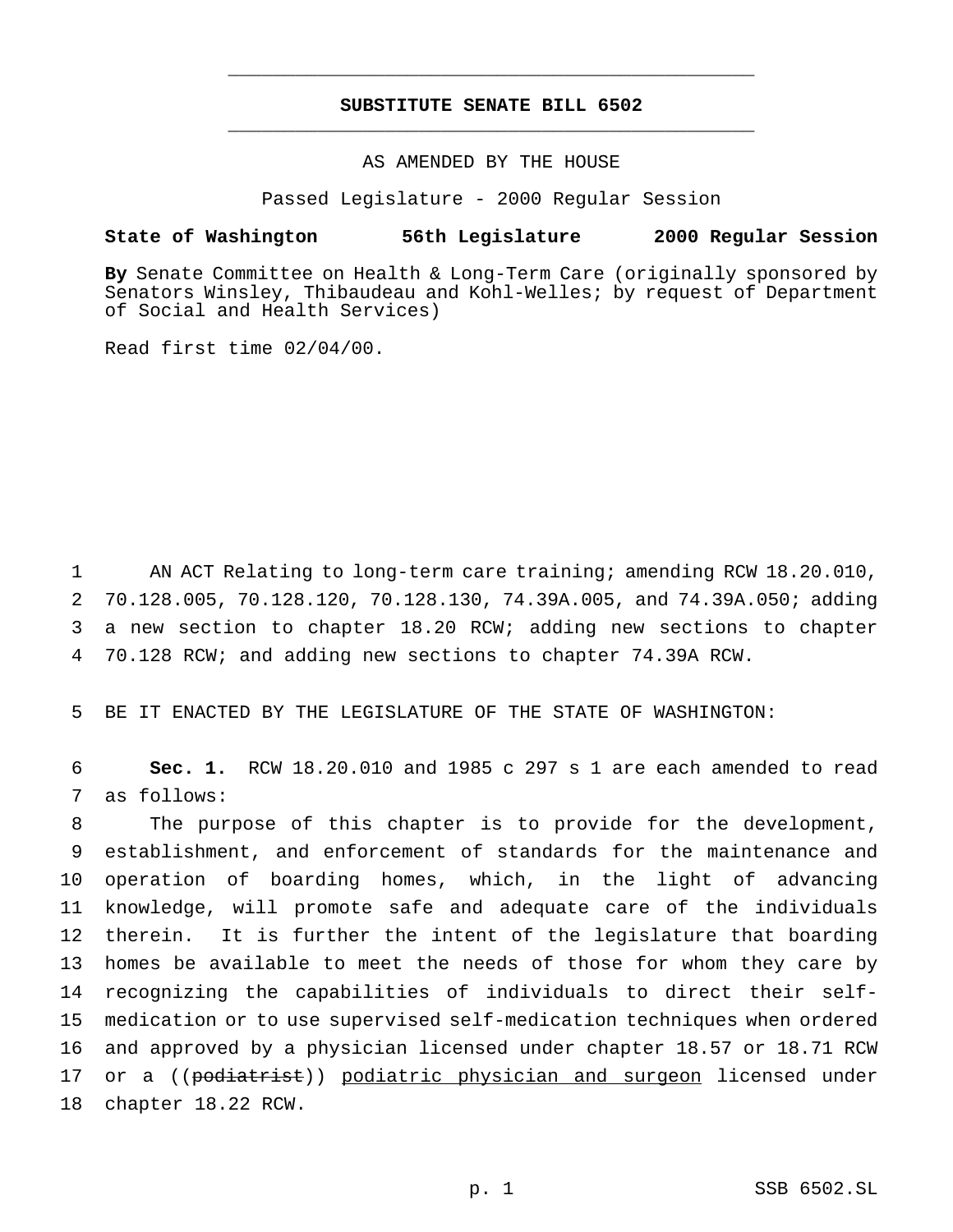The legislature finds that many residents of community-based long- term care facilities are vulnerable and their health and well-being are dependent on their caregivers. The quality, skills, and knowledge of 4 their caregivers are often the key to good care. The legislature finds that the need for well-trained caregivers is growing as the state's population ages and residents' needs increase. The legislature intends that current training standards be enhanced.

 NEW SECTION. **Sec. 2.** A new section is added to chapter 18.20 RCW to read as follows:

 (1) The definitions in this subsection apply throughout this section unless the context clearly requires otherwise.

 (a) "Caregiver" includes any person who provides residents with hands-on personal care on behalf of a boarding home, except volunteers who are directly supervised.

 (b) "Direct supervision" means oversight by a person who has demonstrated competency in the core areas or has been fully exempted from the training requirements pursuant to this section, is on the premises, and is quickly and easily available to the caregiver.

 (2) Training must have the following components: Orientation, basic training, specialty training as appropriate, and continuing education. All boarding home employees or volunteers who routinely interact with residents shall complete orientation. Boarding home administrators, or their designees, and caregivers shall complete orientation, basic training, specialty training as appropriate, and continuing education.

 (3) Orientation consists of introductory information on residents' rights, communication skills, fire and life safety, and universal precautions. Orientation must be provided at the facility by appropriate boarding home staff to all boarding home employees before the employees have routine interaction with residents.

 (4) Basic training consists of modules on the core knowledge and skills that caregivers need to learn and understand to effectively and safely provide care to residents. Basic training must be outcome- based, and the effectiveness of the basic training must be measured by demonstrated competency in the core areas through the use of a competency test. Basic training must be completed by caregivers within one hundred twenty days of the date on which they begin to provide hands-on care or within one hundred twenty days of March 1, 2002,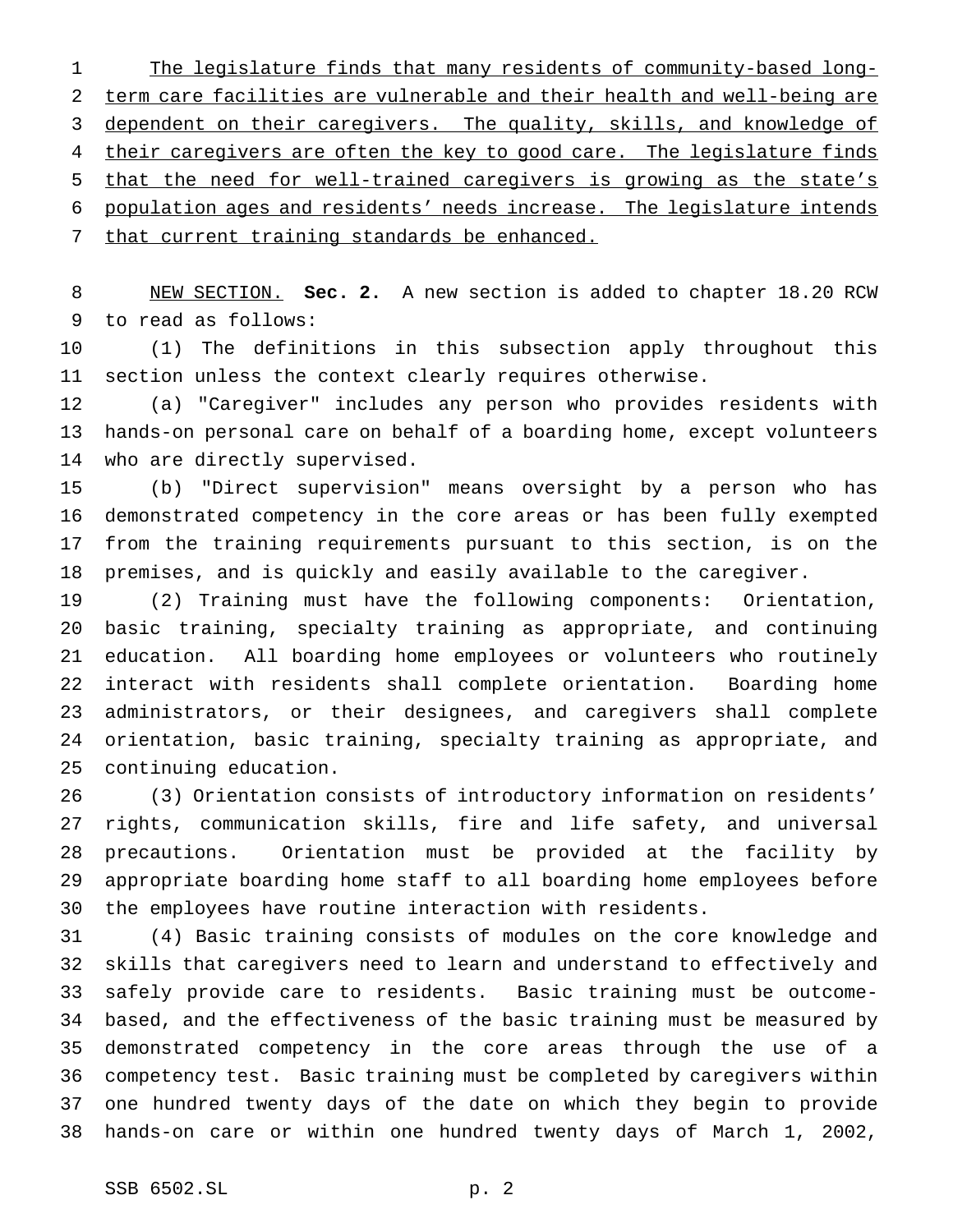whichever is later. Until competency in the core areas has been demonstrated, caregivers shall not provide hands-on personal care to residents without direct supervision. Boarding home administrators, or their designees, must complete basic training and demonstrate competency within one hundred twenty days of employment or within one hundred twenty days of March 1, 2002, whichever is later.

 (5) For boarding homes that serve residents with special needs such as dementia, developmental disabilities, or mental illness, specialty training is required of administrators, or designees, and caregivers. Specialty training consists of modules on the core knowledge and skills that caregivers need to effectively and safely provide care to residents with special needs. Specialty training should be integrated into basic training wherever appropriate. Specialty training must be outcome-based, and the effectiveness of the specialty training measured by demonstrated competency in the core specialty areas through the use of a competency test. Specialty training must be completed by caregivers within one hundred twenty days of the date on which they begin to provide hands-on care to a resident having special needs or within one hundred twenty days of March 1, 2002, whichever is later. However, if specialty training is not integrated with basic training, the specialty training must be completed within ninety days of completion of basic training. Until competency in the core specialty areas has been demonstrated, caregivers shall not provide hands-on personal care to residents with special needs without direct supervision. Boarding home administrators, or their designees, must complete specialty training and demonstrate competency within one hundred twenty days of March 1, 2002, if the boarding home serves one or more residents with special needs.

 (6) Continuing education consists of ongoing delivery of information to caregivers on various topics relevant to the care setting and care needs of residents. Competency testing is not required for continuing education. Continuing education is not required during the first year following completion of the basic training. If specialty training is completed, the specialty training applies toward any continuing education requirement for up to two years following the completion of the specialty training.

 (7) Persons who successfully challenge the competency test for basic training are fully exempt from the basic training requirements of this section. Persons who successfully challenge the specialty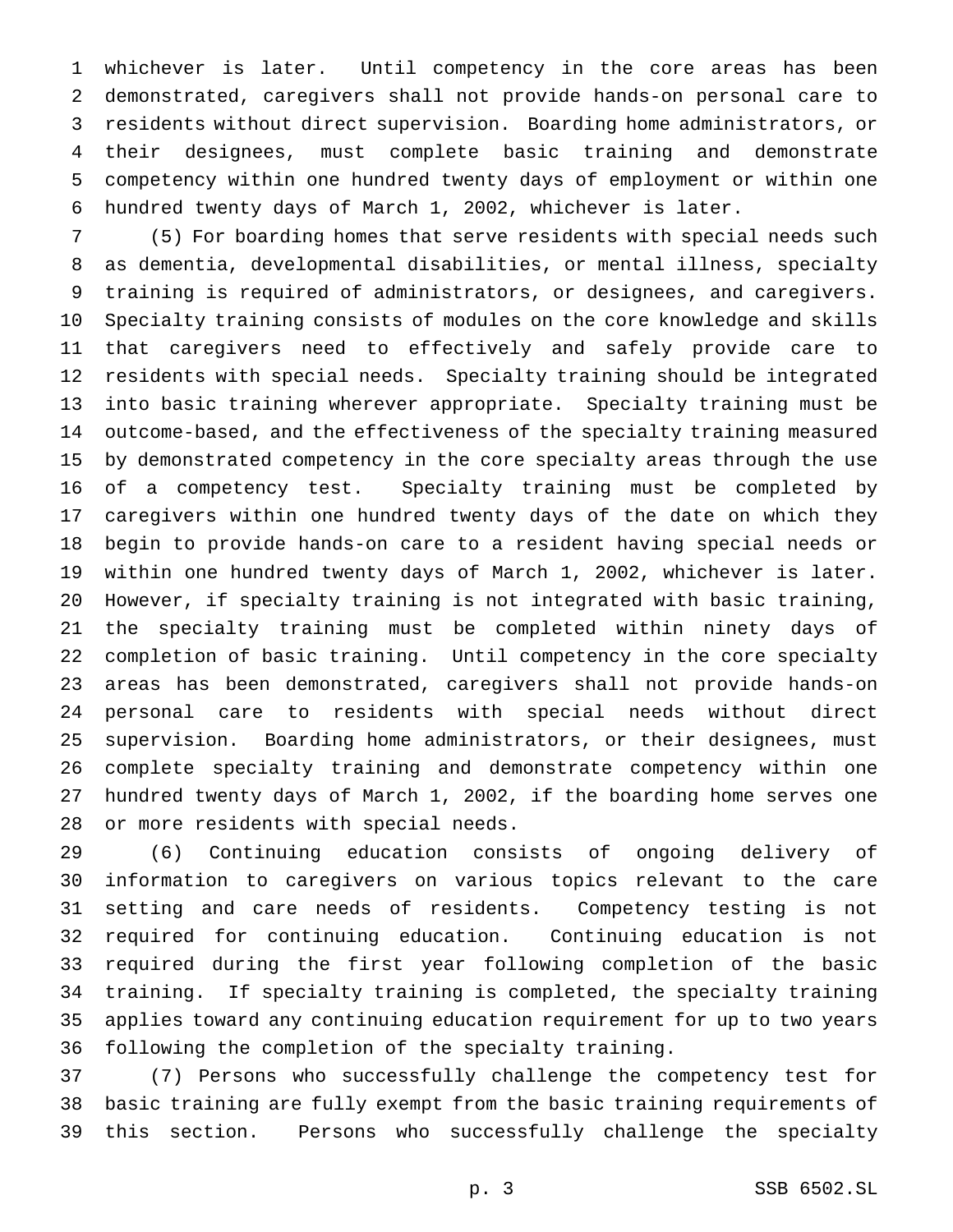training competency test are fully exempt from the specialty training requirements of this section.

 (8) Licensed persons who perform the tasks for which they are licensed are fully or partially exempt from the training requirements of this section, as specified by the department in rule.

 (9) In an effort to improve access to training and education and reduce costs, especially for rural communities, the coordinated system of long-term care training and education must include the use of innovative types of learning strategies such as internet resources, videotapes, and distance learning using satellite technology coordinated through community colleges or other entities, as defined by the department.

 (10) The community long-term care training and education steering committee established under section 8 of this act shall develop criteria for the approval of orientation, basic training, and specialty training programs.

 (11) Boarding homes that desire to deliver facility-based training with facility designated trainers, or boarding homes that desire to pool their resources to create shared training systems, must be encouraged by the department in their efforts. The community long-term care training and education steering committee shall develop criteria for reviewing and approving trainers and training materials that are substantially similar to or better than the materials developed by the steering committee.

 (12) The department shall adopt rules by March 1, 2002, for the implementation of this section based on the recommendations of the community long-term care training and education steering committee established in section 8 of this act.

 (13) The orientation, basic training, specialty training, and continuing education requirements of this section take effect March 1, 2002, and shall be applied prospectively. However, nothing in this section affects the current training requirements under RCW 74.39A.010.

 NEW SECTION. **Sec. 3.** A new section is added to chapter 70.128 RCW to read as follows:

 (1) The definitions in this subsection apply throughout this section unless the context clearly requires otherwise.

 (a) "Caregiver" includes all adult family home resident managers and any person who provides residents with hands-on personal care on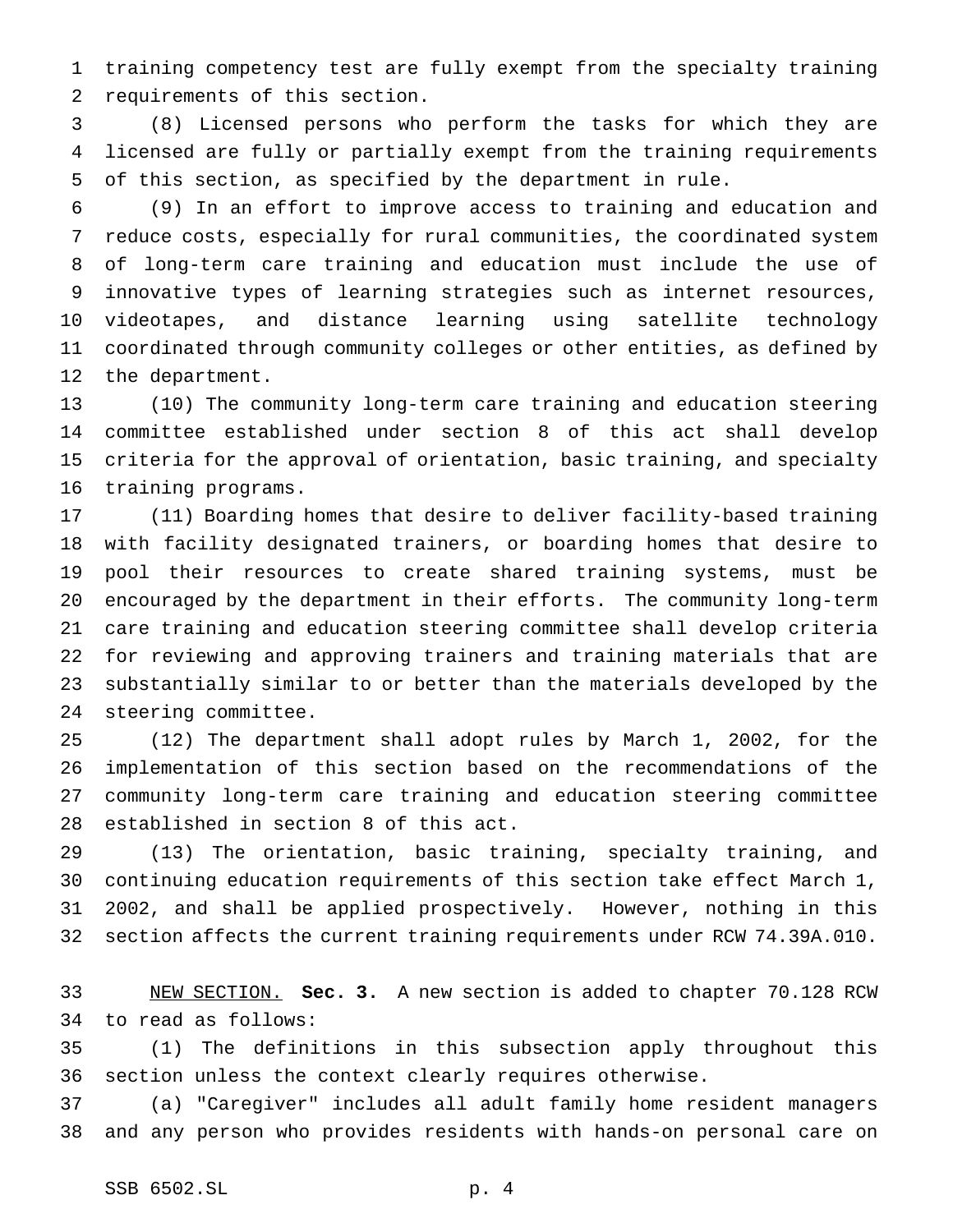behalf of an adult family home, except volunteers who are directly supervised.

 (b) "Indirect supervision" means oversight by a person who has demonstrated competency in the core areas or has been fully exempted from the training requirements pursuant to this section and is quickly and easily available to the caregiver, but not necessarily on-site.

 (2) Training must have three components: Orientation, basic training and continuing education. All adult family home providers, resident managers, and employees, or volunteers who routinely interact with residents shall complete orientation. Caregivers shall complete orientation, basic training, and continuing education.

 (3) Orientation consists of introductory information on residents' rights, communication skills, fire and life safety, and universal precautions. Orientation must be provided at the facility by appropriate adult family home staff to all adult family home employees before the employees have routine interaction with residents.

 (4) Basic training consists of modules on the core knowledge and skills that caregivers need to learn and understand to effectively and safely provide care to residents. Basic training must be outcome- based, and the effectiveness of the basic training must be measured by demonstrated competency in the core areas through the use of a competency test. Basic training must be completed by caregivers within one hundred twenty days of the date on which they begin to provide hands-on care or within one hundred twenty days of March 1, 2002, whichever is later. Until competency in the core areas has been demonstrated, caregivers shall not provide hands-on personal care to residents without indirect supervision.

 (5) For adult family homes that serve residents with special needs such as dementia, developmental disabilities, or mental illness, specialty training is required of providers and resident managers. Specialty training consists of modules on the core knowledge and skills that providers and resident managers need to effectively and safely provide care to residents with special needs. Specialty training should be integrated into basic training wherever appropriate. Specialty training must be outcome-based, and the effectiveness of the specialty training measured by demonstrated competency in the core specialty areas through the use of a competency test. Specialty training must be completed by providers and resident managers before admitting and serving residents who have been determined to have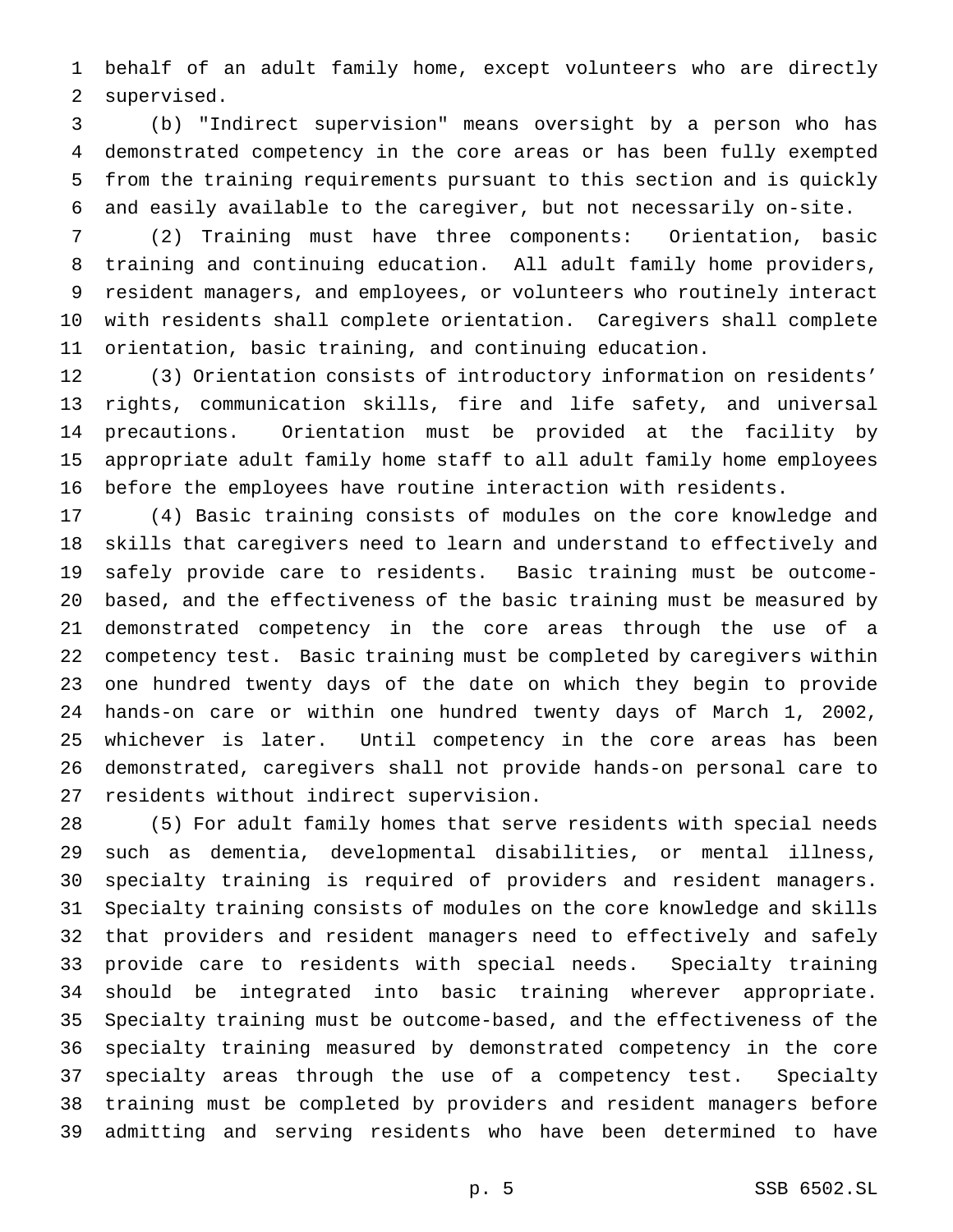special needs related to mental illness, dementia, or a developmental disability. Should a resident develop special needs while living in a home without specialty designation, the provider and resident manager have one hundred twenty days to complete specialty training.

 (6) Continuing education consists of ongoing delivery of information to caregivers on various topics relevant to the care setting and care needs of residents. Competency testing is not required for continuing education. Continuing education is not required during the first year following completion of the basic training. If specialty training is completed, the specialty training applies toward any continuing education requirement for up to two years following the completion of the specialty training.

 (7) Persons who successfully challenge the competency test for basic training are fully exempt from the basic training requirements of this section. Persons who successfully challenge the specialty training competency test are fully exempt from the specialty training requirements of this section.

 (8) Licensed persons who perform the tasks for which they are licensed are fully or partially exempt from the training requirements of this section, as specified by the department in rule.

 (9) In an effort to improve access to training and education and reduce costs, especially for rural communities, the coordinated system of long-term care training and education must include the use of innovative types of learning strategies such as internet resources, videotapes, and distance learning using satellite technology coordinated through community colleges, private associations, or other entities, as defined by the department.

 (10) Adult family homes that desire to deliver facility-based training with facility designated trainers, or adult family homes that desire to pool their resources to create shared training systems, must be encouraged by the department in their efforts. The community long- term care training and education steering committee shall develop criteria for reviewing and approving trainers and training materials. (11) The department shall adopt rules by March 1, 2002, for the

 implementation of this section based on the recommendations of the community long-term care training and education steering committee established in section 8 of this act.

 (12) The orientation, basic training, specialty training, and continuing education requirements of this section take effect March 1,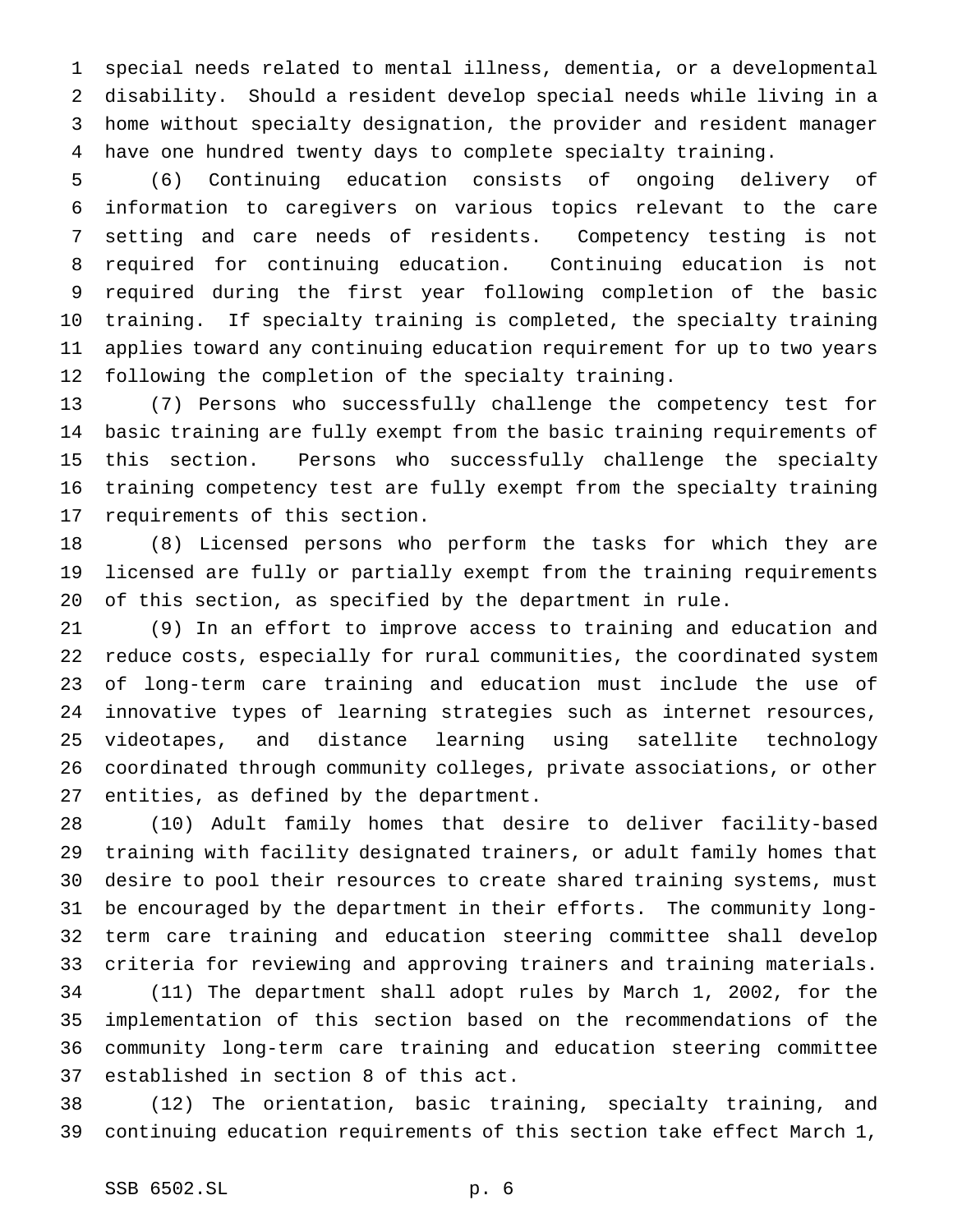2002, and shall be applied prospectively. However, nothing in this section affects the current training requirements under RCW 70.128.120 and 70.128.130.

 **Sec. 4.** RCW 70.128.005 and 1995 c 260 s 1 are each amended to read as follows:

 The legislature finds that adult family homes are an important part of the state's long-term care system. Adult family homes provide an alternative to institutional care and promote a high degree of independent living for residents. Persons with functional limitations have broadly varying service needs. Adult family homes that can meet those needs are an essential component of a long-term system. The legislature further finds that different populations living in adult family homes, such as the developmentally disabled and the elderly, often have significantly different needs and capacities from one another.

 It is the legislature's intent that department rules and policies relating to the licensing and operation of adult family homes recognize and accommodate the different needs and capacities of the various populations served by the homes. Furthermore, the development and operation of adult family homes that can provide quality personal care and special care services should be encouraged.

 The legislature finds that many residents of community-based long- term care facilities are vulnerable and their health and well-being are 24 dependent on their caregivers. The quality, skills, and knowledge of 25 their caregivers are often the key to good care. The legislature finds 26 that the need for well-trained caregivers is growing as the state's population ages and residents' needs increase. The legislature intends 28 that current training standards be enhanced.

 **Sec. 5.** RCW 70.128.120 and 1996 c 81 s 1 are each amended to read as follows:

 Each adult family home provider and each resident manager shall have the following minimum qualifications:

(1) Twenty-one years of age or older;

(2) Good moral and responsible character and reputation;

(3) Literacy;

 (4) Management and administrative ability to carry out the requirements of this chapter;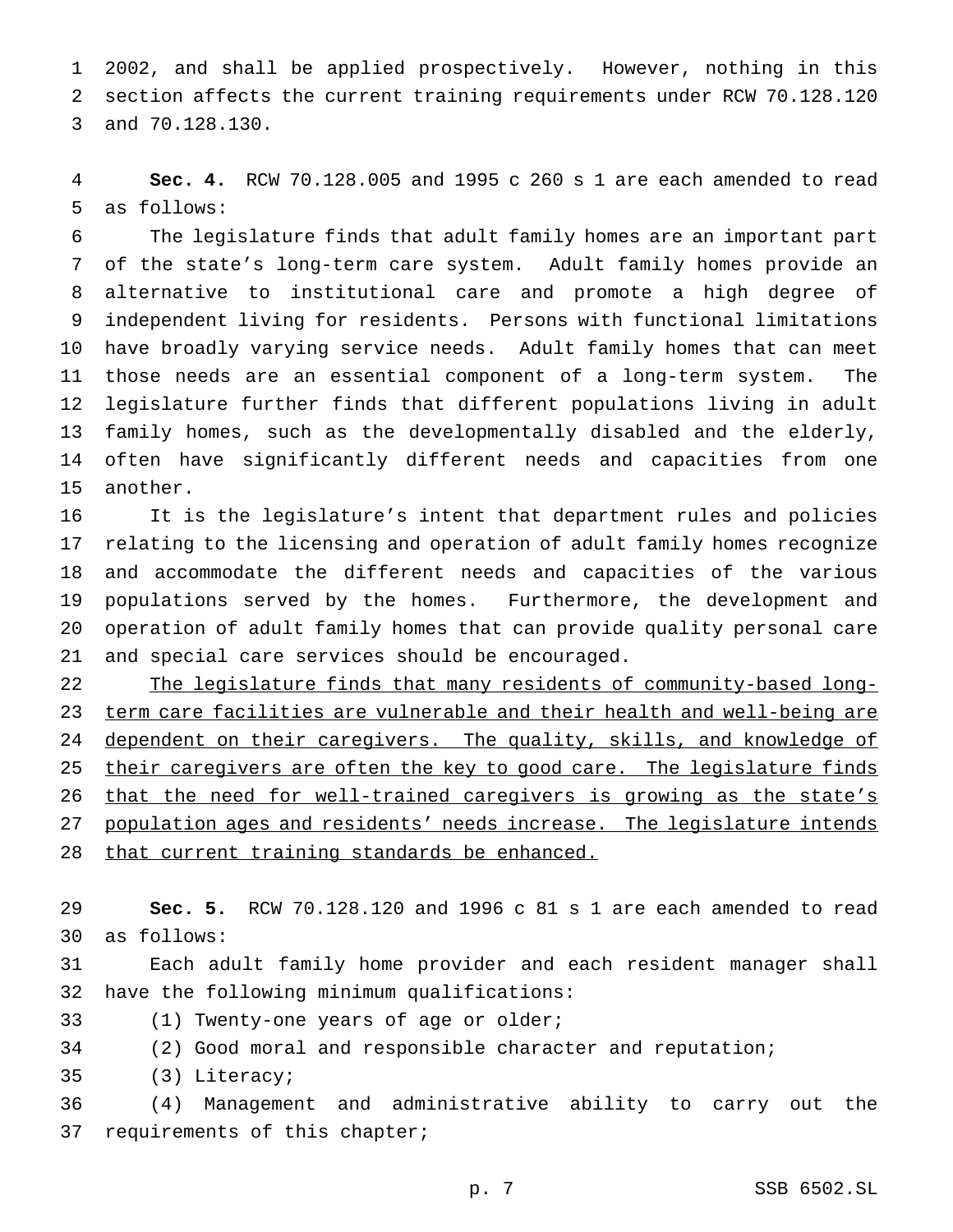1 (5) Satisfactory completion of department-approved ((initial)) basic training and continuing education training as specified by the 3 department in rule, based on recommendations of the community long-term care training and education steering committee and working in collaboration with providers, consumers, caregivers, advocates, family members, educators, and other interested parties in the rule-making process;

 (6) Satisfactory completion of department-approved, or equivalent, special care training before a provider may provide special care services to a resident;

 (7) Not been convicted of any crime listed in RCW 43.43.830 and 43.43.842; and

 (8) Effective July 1, 1996, registered with the department of health.

 **Sec. 6.** RCW 70.128.130 and 1995 c 260 s 6 are each amended to read as follows:

 (1) Adult family homes shall be maintained internally and externally in good repair and condition. Such homes shall have safe and functioning systems for heating, cooling, hot and cold water, electricity, plumbing, garbage disposal, sewage, cooking, laundry, artificial and natural light, ventilation, and any other feature of the home.

 (2) Adult family homes shall be maintained in a clean and sanitary manner, including proper sewage disposal, food handling, and hygiene practices.

 (3) Adult family homes shall develop a fire drill plan for emergency evacuation of residents, shall have smoke detectors in each bedroom where a resident is located, shall have fire extinguishers on each floor of the home, and shall not keep nonambulatory patients above the first floor of the home.

 (4) Adult family homes shall have clean, functioning, and safe household items and furnishings.

 (5) Adult family homes shall provide a nutritious and balanced diet and shall recognize residents' needs for special diets.

 (6) Adult family homes shall establish health care procedures for the care of residents including medication administration and emergency medical care.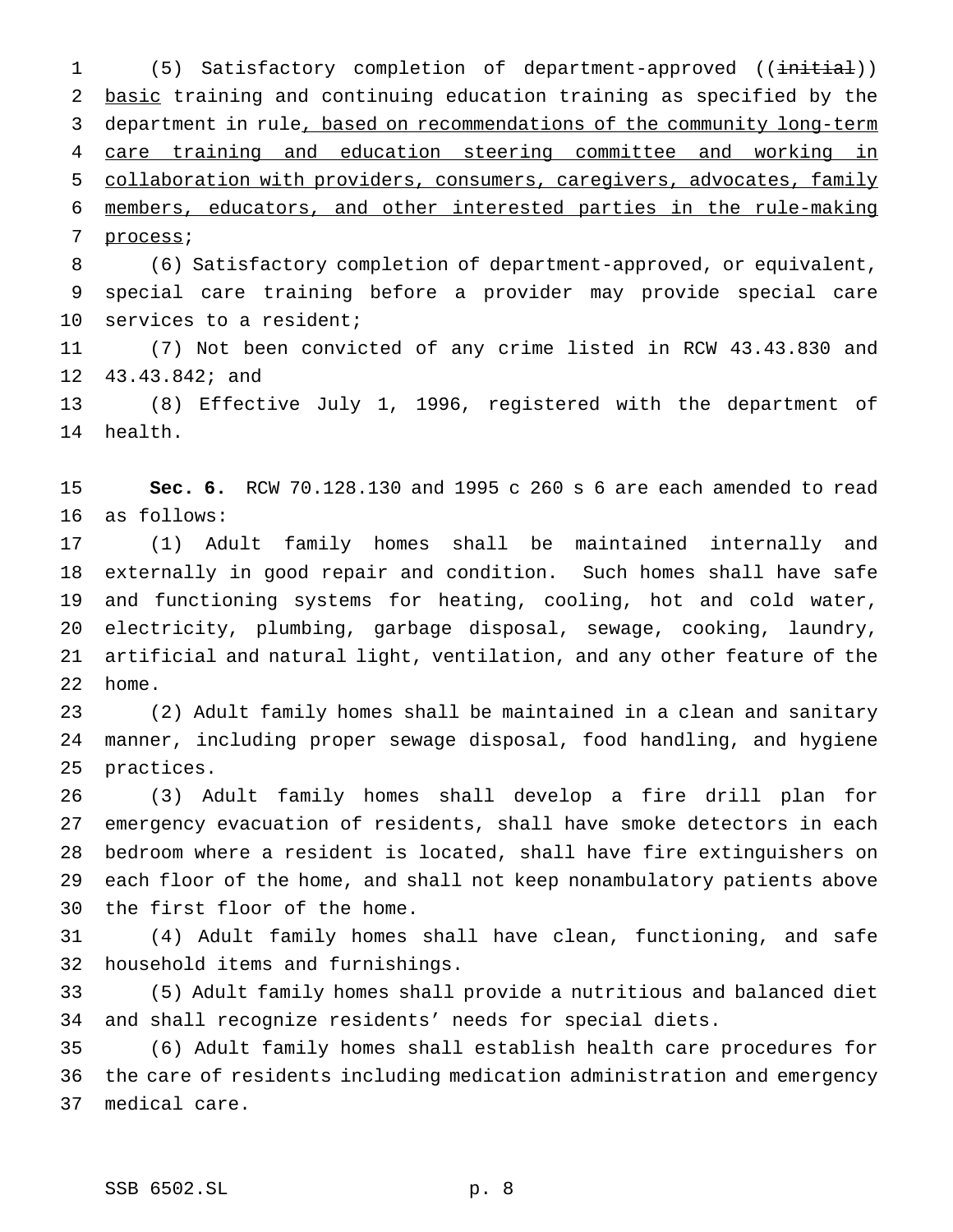(a) Adult family home residents shall be permitted to self-administer medications.

 (b) Adult family home providers may administer medications and deliver special care only to the extent authorized by law.

 (7) Adult family home providers shall either: (a) Reside at the adult family home; or (b) employ or otherwise contract with a qualified resident manager to reside at the adult family home. The department may exempt, for good cause, a provider from the requirements of this subsection by rule.

 (8) A provider will ensure that any volunteer, student, employee, or person residing within the adult family home who will have unsupervised access to any resident shall not have been convicted of a crime listed under RCW 43.43.830 or 43.43.842. Except that a person may be conditionally employed pending the completion of a criminal conviction background inquiry.

 (9) A provider shall offer activities to residents under care as defined by the department in rule.

18 (10) An adult family home provider ((shall)) must ensure that staff are competent and receive necessary training to perform assigned tasks. 20 Staff must satisfactorily complete department-approved staff orientation, basic training, and continuing education as specified by 22 the department by rule.

 NEW SECTION. **Sec. 7.** A new section is added to chapter 70.128 RCW to read as follows:

 By March 1, 2002, the department must, by rule, create an approval system for those seeking to conduct department-approved training under section 3 of this act and RCW 70.128.120 (5) and (6) and 70.128.130(10). The department shall adopt rules based on recommendations of the community long-term care training and education steering committee established in section 8 of this act.

 NEW SECTION. **Sec. 8.** A new section is added to chapter 74.39A RCW to read as follows:

 (1) The secretary shall appoint a steering committee for community long-term care training and education to advise the department on the development and approval of criteria for training materials, the development of competency tests, the development of criteria for trainers, and the development of exemptions from training. The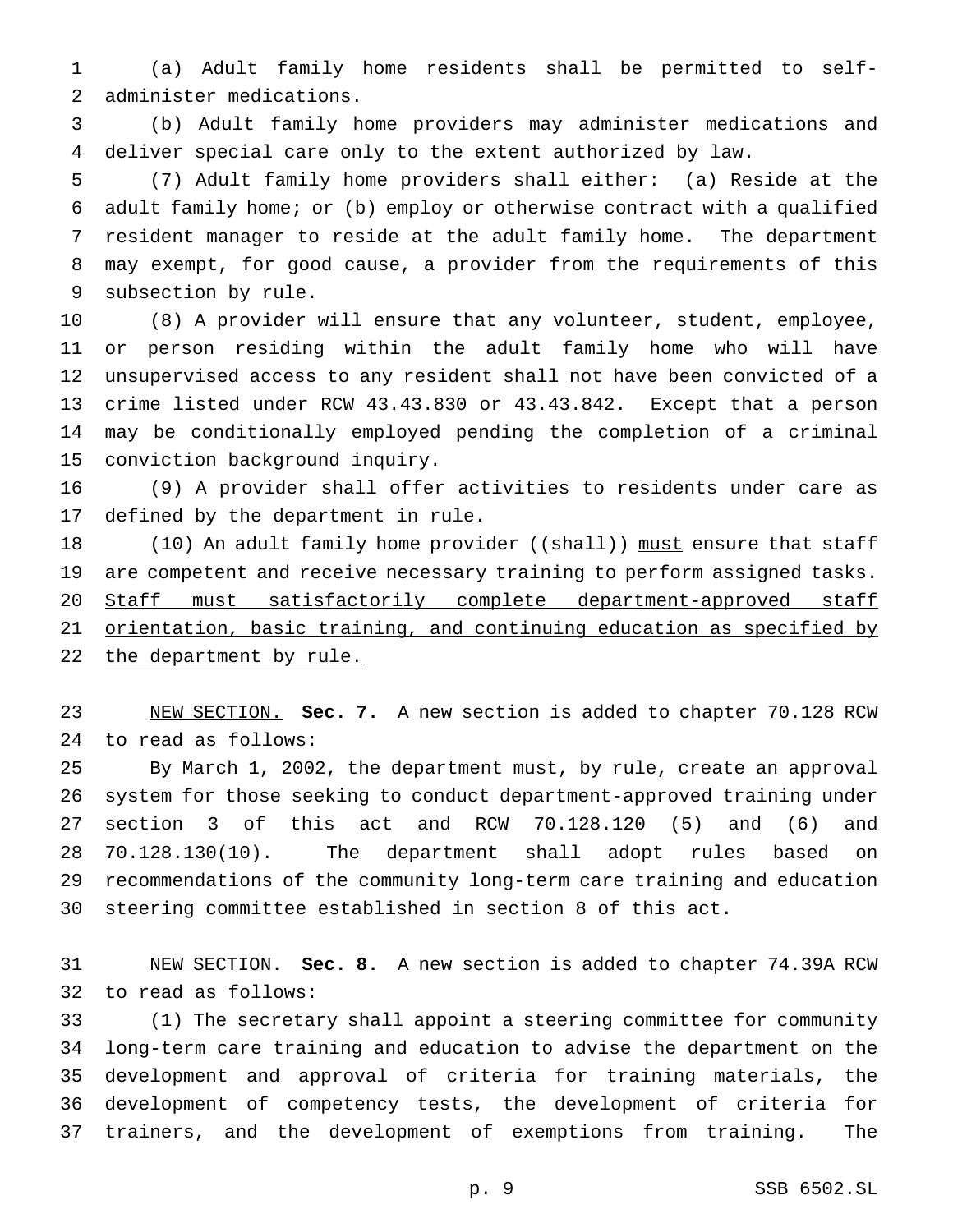community long-term care training and education steering committee shall also review the effectiveness of the training program or programs, including the qualifications and availability of the trainers. The steering committee shall also review the appropriateness of the adopted rules implementing this section. The steering committee shall advise the department on flexible and innovative learning strategies that accomplish the training goals, such as competency and outcome-based models and distance learning. The steering committee shall review and recommend the most appropriate length of time between an employee's date of first hire and the start of the employee's basic training.

 (2) The steering committee shall, at a minimum, consist of a representative from each of the following: Each of the state-wide boarding home associations, two adult family home associations, each of the state-wide home care associations, the long-term care ombudsman program, the area agencies on aging, the department of health representing the nursing care quality assurance commission, and a consumer, or their nonprovider designee, from a boarding home, adult family home, home care served by an agency, and home care served by an individual provider. A majority of the members currently serving constitute a quorum.

 (3) Nothing in this chapter shall prevent the adult family home advisory committee from enhancing training requirements for adult family providers and resident managers, regulated under chapter 18.48 RCW, at the cost of those providers and resident managers.

 (4) Establishment of the steering committee does not prohibit the department from utilizing other advisory activities that the department deems necessary for program development. However, when the department obtains input from other advisory sources, the department shall present the information to the steering committee for review and approval.

 (5) Each member of the steering committee shall serve without compensation. Consumer representatives may be reimbursed for travel expenses as authorized in RCW 43.03.060.

 (6) The steering committee recommendations must implement the intent of RCW 74.39A.050(14) to create training that includes skills and competencies that are transferable to nursing assistant training. (7) The steering committee shall cease to exist on July 1, 2004.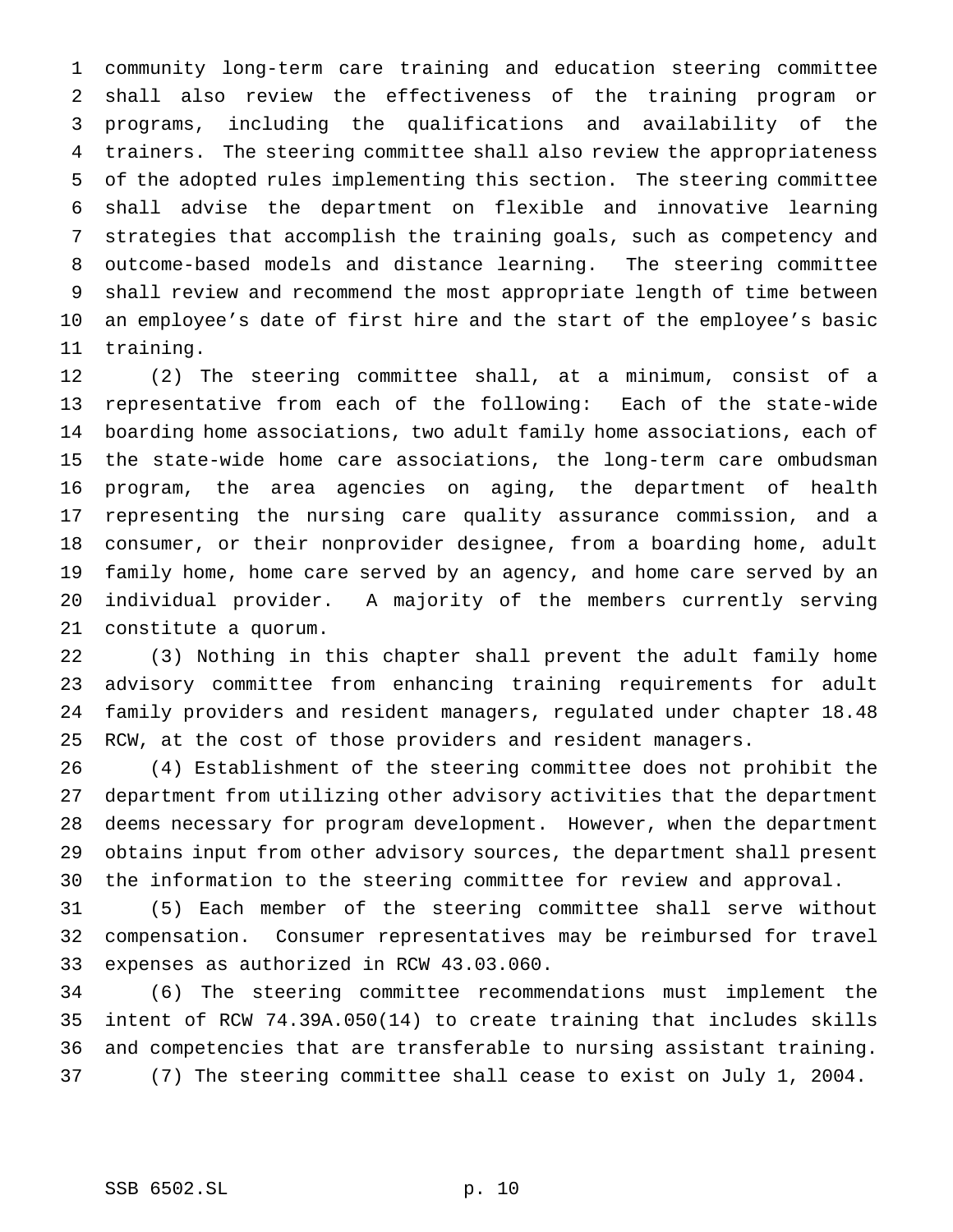**Sec. 9.** RCW 74.39A.005 and 1993 c 508 s 1 are each amended to read as follows:

 The legislature finds that the aging of the population and advanced medical technology have resulted in a growing number of persons who require assistance. The primary resource for long-term care continues to be family and friends. However, these traditional caregivers are increasingly employed outside the home. There is a growing demand for improvement and expansion of home and community-based long-term care services to support and complement the services provided by these informal caregivers.

 The legislature further finds that the public interest would best be served by a broad array of long-term care services that support persons who need such services at home or in the community whenever practicable and that promote individual autonomy, dignity, and choice. The legislature finds that as other long-term care options become more available, the relative need for nursing home beds is likely to decline. The legislature recognizes, however, that nursing home care will continue to be a critical part of the state's long-term care options, and that such services should promote individual dignity, autonomy, and a homelike environment.

21 The legislature finds that many recipients of in-home services are 22 vulnerable and their health and well-being are dependent on their caregivers. The quality, skills, and knowledge of their caregivers are 24 often the key to good care. The legislature finds that the need for well-trained caregivers is growing as the state's population ages and 26 clients' needs increase. The legislature intends that current training standards be enhanced.

 **Sec. 10.** RCW 74.39A.050 and 1999 c 336 s 5 are each amended to read as follows:

 The department's system of quality improvement for long-term care services shall use the following principles, consistent with applicable federal laws and regulations:

 (1) The system shall be client-centered and promote privacy, independence, dignity, choice, and a home or home-like environment for consumers consistent with chapter 392, Laws of 1997.

 (2) The goal of the system is continuous quality improvement with the focus on consumer satisfaction and outcomes for consumers. This includes that when conducting licensing inspections, the department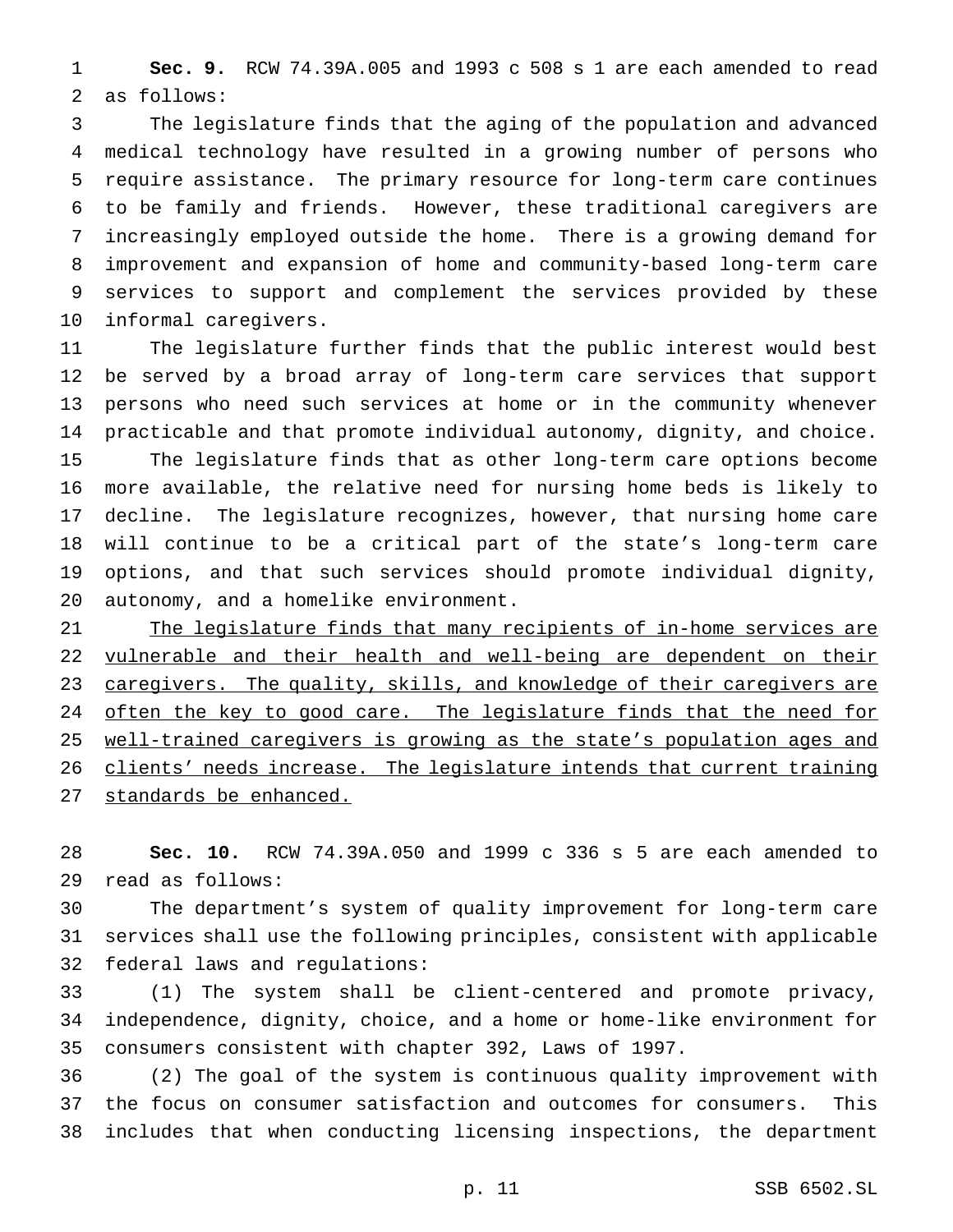shall interview an appropriate percentage of residents, family members, resident managers, and advocates in addition to interviewing providers and staff.

 (3) Providers should be supported in their efforts to improve quality and address identified problems initially through training, consultation, technical assistance, and case management.

 (4) The emphasis should be on problem prevention both in monitoring and in screening potential providers of service.

 (5) Monitoring should be outcome based and responsive to consumer complaints and a clear set of health, quality of care, and safety standards that are easily understandable and have been made available to providers.

 (6) Prompt and specific enforcement remedies shall also be implemented without delay, pursuant to RCW 74.39A.080, RCW 70.128.160, chapter 18.51 RCW, or chapter 74.42 RCW, for providers found to have delivered care or failed to deliver care resulting in problems that are serious, recurring, or uncorrected, or that create a hazard that is causing or likely to cause death or serious harm to one or more residents. These enforcement remedies may also include, when appropriate, reasonable conditions on a contract or license. In the selection of remedies, the safety, health, and well-being of residents shall be of paramount importance.

 (7) To the extent funding is available, all long-term care staff directly responsible for the care, supervision, or treatment of vulnerable persons should be screened through background checks in a uniform and timely manner to ensure that they do not have a criminal history that would disqualify them from working with vulnerable persons. Whenever a state conviction record check is required by state law, persons may be employed or engaged as volunteers or independent contractors on a conditional basis according to law and rules adopted by the department.

 (8) No provider or staff, or prospective provider or staff, with a stipulated finding of fact, conclusion of law, an agreed order, or finding of fact, conclusion of law, or final order issued by a disciplining authority, a court of law, or entered into a state registry finding him or her guilty of abuse, neglect, exploitation, or abandonment of a minor or a vulnerable adult as defined in chapter 74.34 RCW shall be employed in the care of and have unsupervised access to vulnerable adults.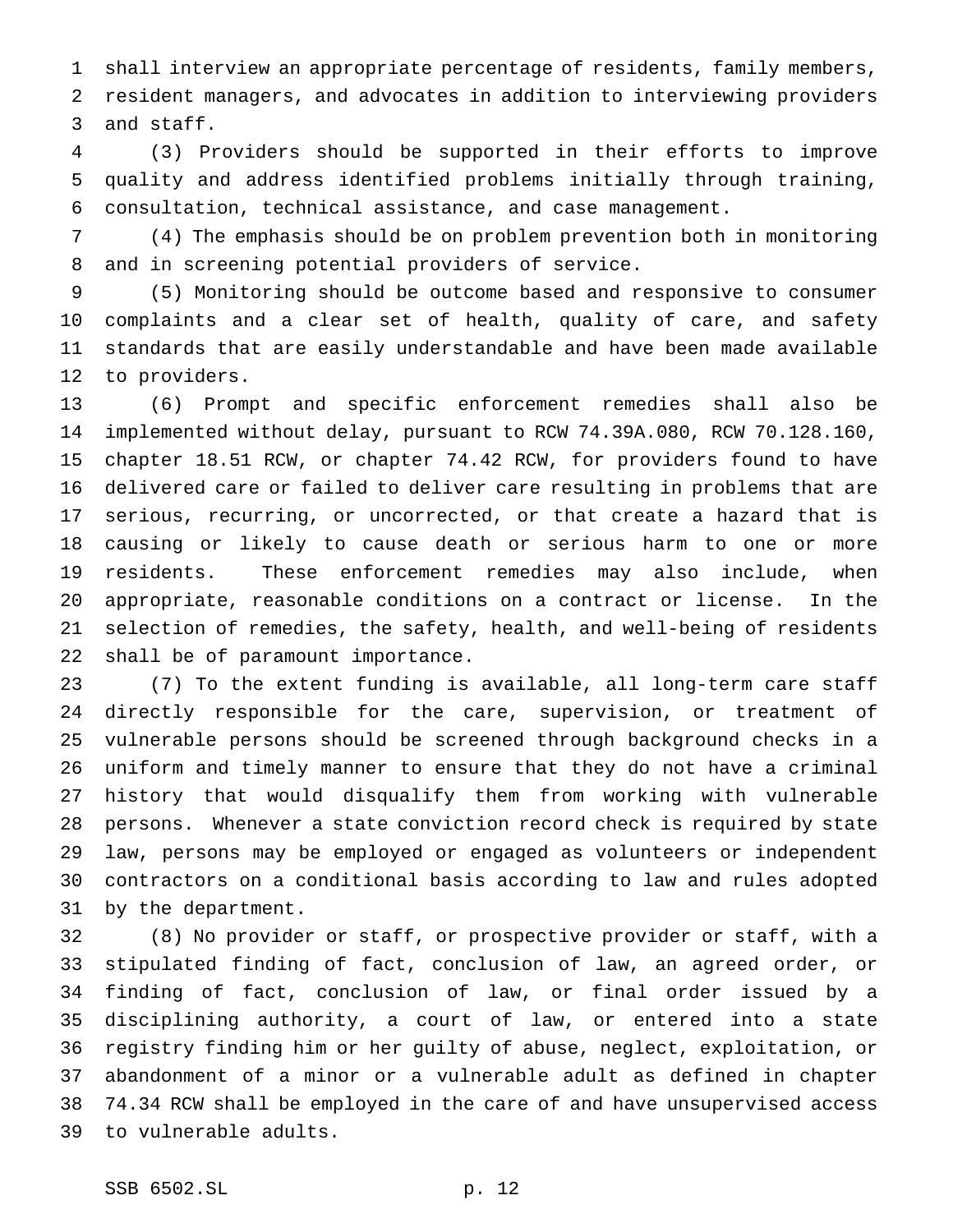(9) The department shall establish, by rule, a state registry which contains identifying information about personal care aides identified under this chapter who have substantiated findings of abuse, neglect, financial exploitation, or abandonment of a vulnerable adult as defined in RCW 74.34.020. The rule must include disclosure, disposition of findings, notification, findings of fact, appeal rights, and fair hearing requirements. The department shall disclose, upon request, substantiated findings of abuse, neglect, financial exploitation, or abandonment to any person so requesting this information.

 (10) The department shall by rule develop training requirements for 11 individual providers and home care agency providers. Effective March 12 1, 2002, individual providers and home care agency providers must satisfactorily complete department-approved orientation, basic 14 training, and continuing education within the time period specified by 15 the department in rule. The department shall adopt rules by March 1, 2002, for the implementation of this section based on the 17 recommendations of the community long-term care training and education steering committee established in section 8 of this act. The department shall deny payment to an individual provider or a home care provider who does not complete the training requirements within the time limit specified by the department by rule.

22 (11) In an effort to improve access to training and education and 23 reduce costs, especially for rural communities, the coordinated system 24 of long-term care training and education must include the use of 25 innovative types of learning strategies such as internet resources, videotapes, and distance learning using satellite technology coordinated through community colleges or other entities, as defined by 28 the department.

29 (12) The department shall create an approval system by March 1, 2002, for those seeking to conduct department-approved training. In the rule-making process, the department shall adopt rules based on the recommendations of the community long-term care training and education steering committee established in section 8 of this act.

34 (13) The department shall establish, by rule, training, background checks, and other quality assurance requirements for personal aides who provide in-home services funded by medicaid personal care as described in RCW 74.09.520, community options program entry system waiver services as described in RCW 74.39A.030, or chore services as described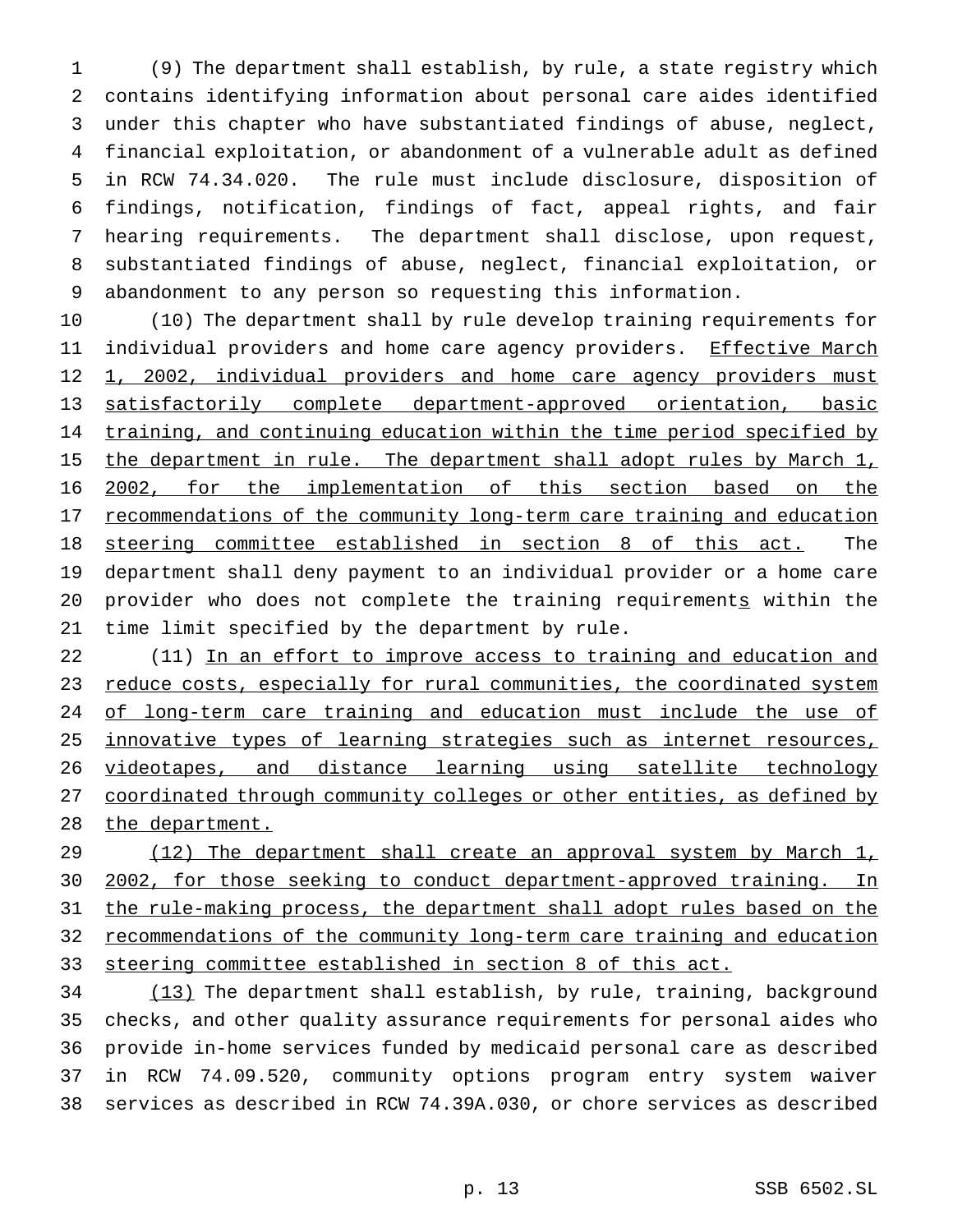in RCW 74.39A.110 that are equivalent to requirements for individual providers.

 ( $(\frac{12}{12})$ ) (14) Under existing funds the department shall establish internally a quality improvement standards committee to monitor the development of standards and to suggest modifications.

 $((+13))$  (15) Within existing funds, the department shall design, develop, and implement a long-term care training program that is flexible, relevant, and qualifies towards the requirements for a nursing assistant certificate as established under chapter 18.88A RCW. This subsection does not require completion of the nursing assistant certificate training program by providers or their staff. The long- term care teaching curriculum must consist of a fundamental module, or modules, and a range of other available relevant training modules that provide the caregiver with appropriate options that assist in meeting the resident's care needs. Some of the training modules may include, but are not limited to, specific training on the special care needs of persons with developmental disabilities, dementia, mental illness, and the care needs of the elderly. No less than one training module must be dedicated to workplace violence prevention. The nursing care quality assurance commission shall work together with the department to develop the curriculum modules. The nursing care quality assurance commission shall direct the nursing assistant training programs to accept some or all of the skills and competencies from the curriculum modules towards meeting the requirements for a nursing assistant certificate as defined in chapter 18.88A RCW. A process may be developed to test persons completing modules from a caregiver's class to verify that they have the transferable skills and competencies for entry into a nursing assistant training program. The department may review whether facilities can develop their own related long-term care training programs. The department may develop a review process for determining what previous experience and training may be used to waive some or all of the mandatory training. The department of social and health services and the nursing care quality assurance commission shall work together to develop an implementation plan by December 12, 1998.

 NEW SECTION. **Sec. 11.** A new section is added to chapter 74.39A RCW to read as follows:

 All training curricula and material, except competency testing material, developed by or for the department and used in part or in